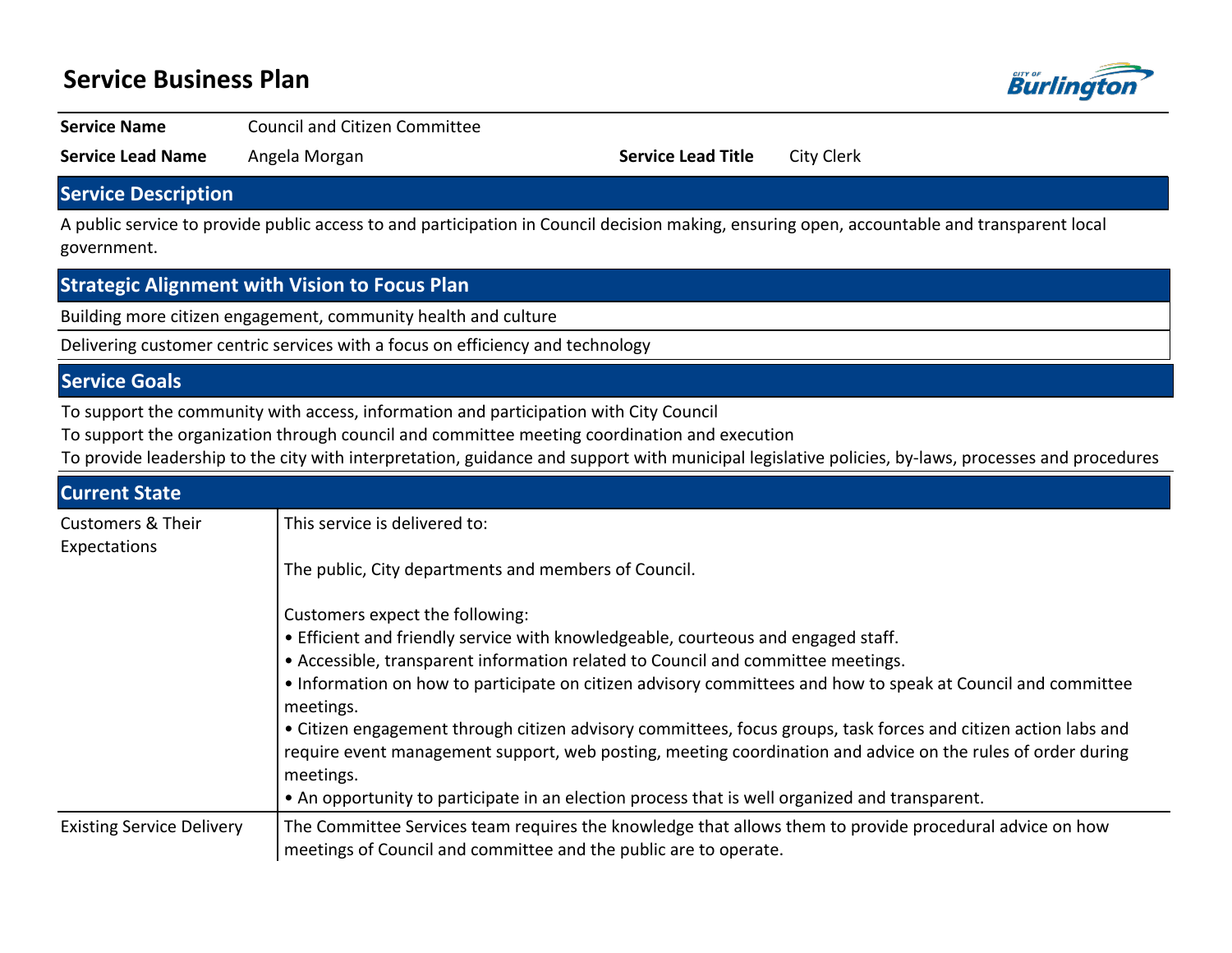|                                                                     | The team provides:<br>• agendas, minutes, report, web posting and correspondence for Council and Committee meetings.<br>• administrative and logistic support for citizen engagement tools.<br>• information on how to participate on citizen advisory committees, task forces, focus groups and how to speak at<br>Council and committee meetings. |  |  |  |  |  |  |
|---------------------------------------------------------------------|-----------------------------------------------------------------------------------------------------------------------------------------------------------------------------------------------------------------------------------------------------------------------------------------------------------------------------------------------------|--|--|--|--|--|--|
| <b>Existing Customer</b><br>Engagement Tools /<br>Methods           | Telephone, in person, email, mail, the City public website, 311, webcasting, agendas and minutes, social media tools,<br>newspaper, committee and Council reports.                                                                                                                                                                                  |  |  |  |  |  |  |
| Is this Service Provincially<br>Legislated?                         | Municipal Act, 2001, Municipal Elections Act, 1996, Accessibility for Ontarians with Disability Act, 2005,<br><b>Yes</b><br>Ontario Heritage Act, R.S.O.1990, c. 0.18                                                                                                                                                                               |  |  |  |  |  |  |
| For this Service are there<br><b>Approved Service</b><br>Standards? | Procedure By-law 64-2016, City of Burlington By-law 89-2013<br>Yes.                                                                                                                                                                                                                                                                                 |  |  |  |  |  |  |
| <b>Programs</b>                                                     |                                                                                                                                                                                                                                                                                                                                                     |  |  |  |  |  |  |
| <b>Council and Committee</b>                                        | Prepares and provides to the public information related to Council and committee meetings, such as agendas and<br>minutes. Preparation of agendas, reports, minutes, web posting and correspondence. Administrative support is<br>provided to meetings of Council as well as to citizen advisory committees.                                        |  |  |  |  |  |  |
| <b>Citizen Advisory Committee</b>                                   | Each citizen advisory committee, task force, focus group provides feedback to Council on matters related to the<br>Strategic Plan and the mandate set out in each Council-approved term of reference.                                                                                                                                               |  |  |  |  |  |  |
| Elections                                                           | Conduct the Municipal Election once every 4 years with partners to manage changes to the voter list, register<br>candidates and conduct the elections.                                                                                                                                                                                              |  |  |  |  |  |  |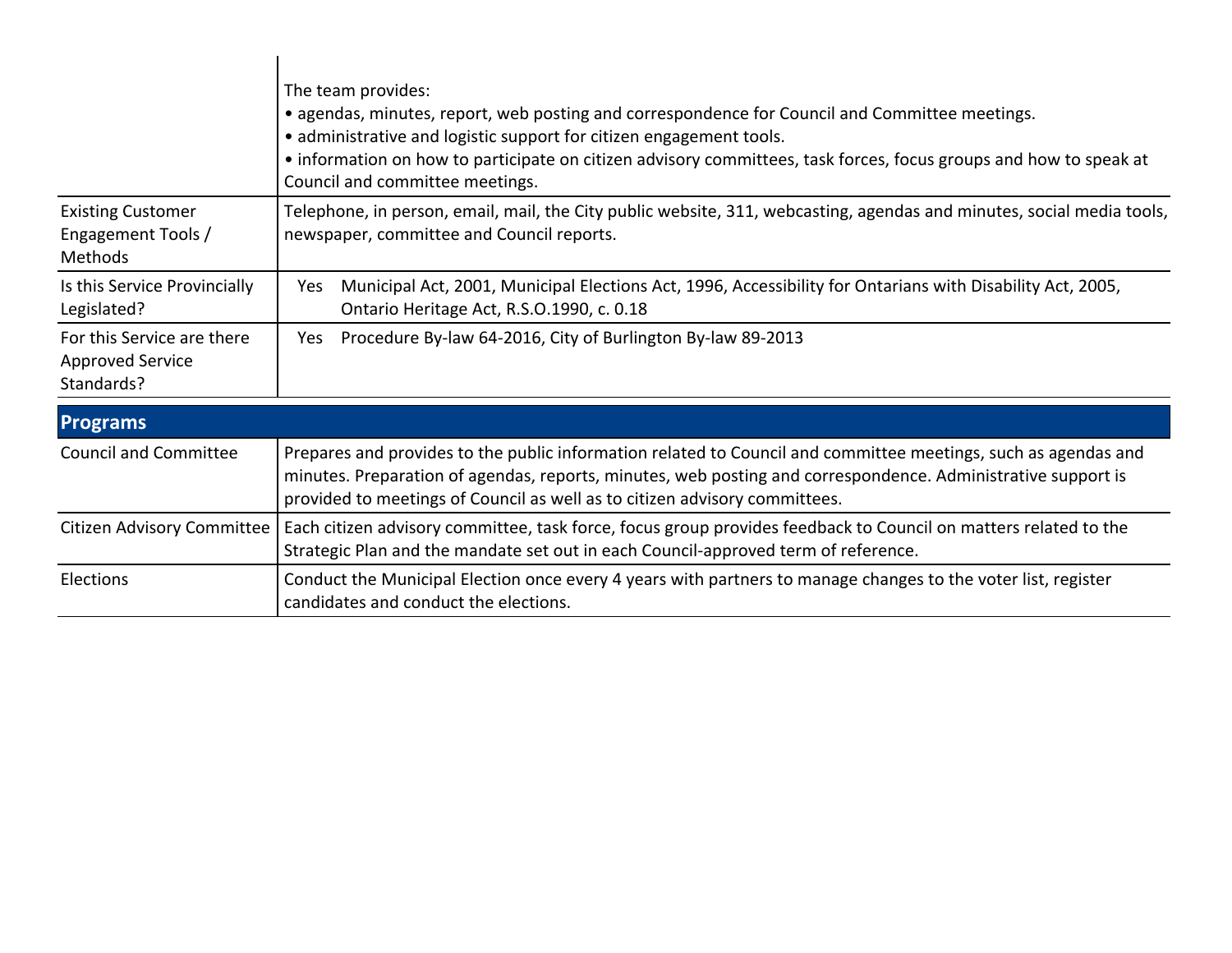## **Recent Continuous Improvement Initiatives**

Service continues to explore strategies and implement processes with the use of agenda management software in an effort to promote effective paperless meetings.

In 2016, the service completed a procedure by-law review related to the efficiency of meetings of Council. A staff training program was delivered for report authors to improve report writing skills and create accessible reports to Council.

The 2018 Municipal Election utilized the use of an electronic voter list that allowed for instant updates to process ballots at the advance polls and on election day at all polls. This format allowed for real time updating of the voter's list, as well as electronic strike off of voters at polls.

The 2018 Municipal Election also piloted a Vote Anywhere in your Ward system that decreased the number of polling stations from 6 to 4 per ward, this new model provided more convenience to voters allowing voters to vote at one of four locations within their ward versus only one. The pilot did require use of additional technology and heavier traffic in some wards. Future considerations will be made to mitigate traffic. Internet Voting was also practiced again in 2018's Municipal Election and resulted in a high advance voter turn out, additional staff resources assisted in the two step pin management process which provided additional customer service to voters.

Replacement of the Agenda Management Solution was completed in 2016, all citizen advisory committee agendas were implemented in 2018, next steps will be to implement Committee of Adjustment agendas and minutes through electronic agenda system in 2019.

Council renovations to be completed in December, 2018 to include a new microphone/sound system / tracking system to assist the chair in managing request to speak from members of Council and delegations from the floor. New technology to also be integrated with electronic recorded voting system.

Investigating new closed captioning services to provide accurate and efficient service to members of the public.

### **Environmental Considerations**

Consideration is always given to reducing the use of paper and increasing the use of technology where applicable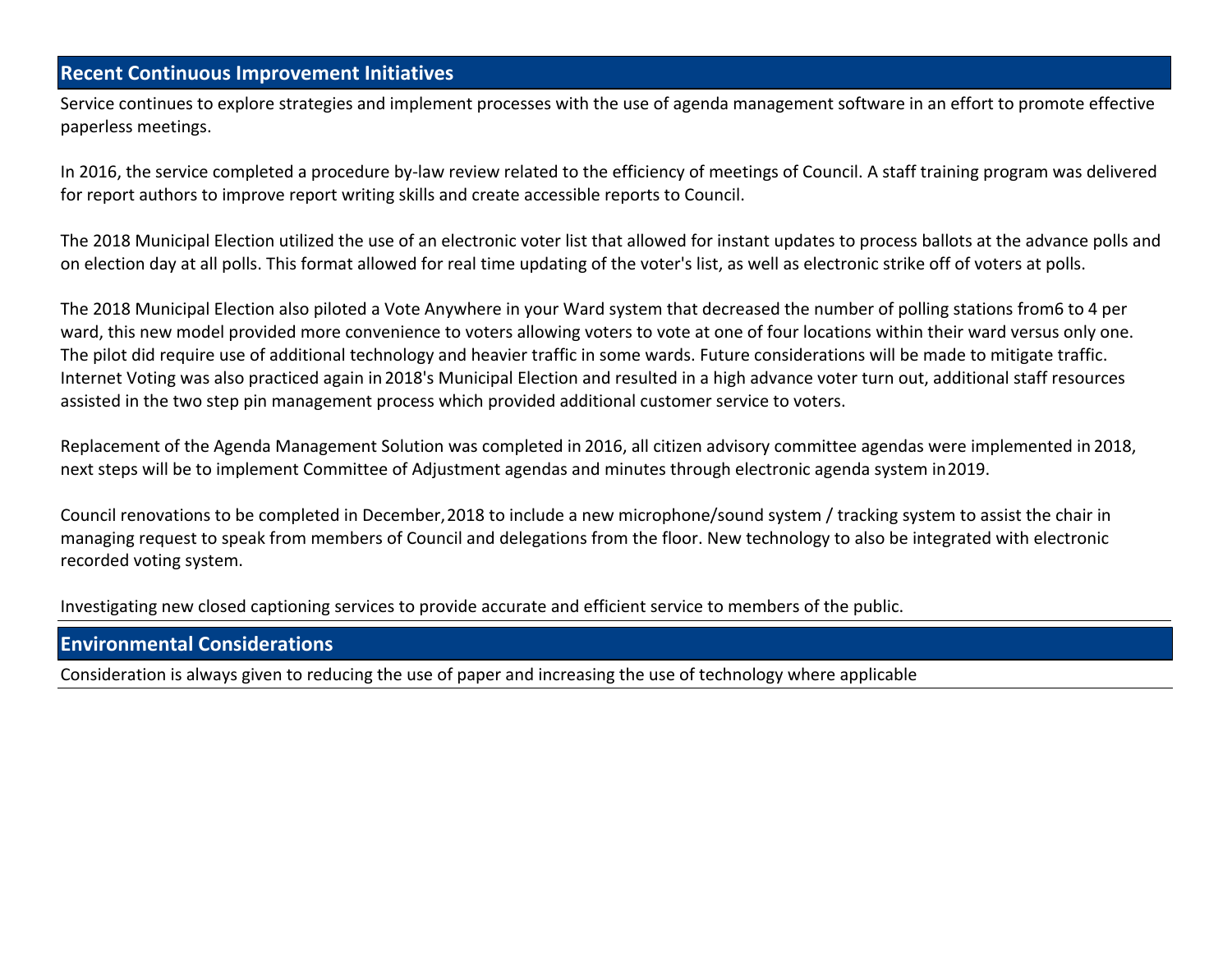| <b>Emerging Opportunities and Anticipated Risks</b>                                                                                                                                                                        |                                                                                                                                                                                                                                                                                                                                                                                                                                                                                                                  |                          |  |  |  |  |
|----------------------------------------------------------------------------------------------------------------------------------------------------------------------------------------------------------------------------|------------------------------------------------------------------------------------------------------------------------------------------------------------------------------------------------------------------------------------------------------------------------------------------------------------------------------------------------------------------------------------------------------------------------------------------------------------------------------------------------------------------|--------------------------|--|--|--|--|
| <b>Emerging Opportunities</b>                                                                                                                                                                                              | Planning for the 2022 Municipal Election will review legislation changes, impacts of third party advertising, how the<br>voters list is managed for municipal elections in Ontario and will monitor the effectiveness of ranked ballots from<br>2014 experiences.                                                                                                                                                                                                                                                |                          |  |  |  |  |
|                                                                                                                                                                                                                            | Investigate further technology upgrades for meetings within Council Chambers for Council meetings to ensure<br>meetings are effective and accessible.                                                                                                                                                                                                                                                                                                                                                            |                          |  |  |  |  |
| <b>Anticipated Risks</b>                                                                                                                                                                                                   | New changes to the Municipal Act has made changes to parameters for electronic participation in meetings, this<br>may impact how we apply our procedure by law and ensure transparency, staff will continue to research best<br>practice and regulations and changes to technology.<br>Data obtained to create a voter list by the Municipal Property Assessment Corporation presents potential risks, as<br>data is often inaccurate and can cause challenges for voters trying to vote online or at the polls. |                          |  |  |  |  |
| <b>Enterprise Risk</b><br>Considerations                                                                                                                                                                                   | Labour Market & Workforce<br>Technology - data breeches and security<br>Legislative Change<br><b>Election &amp; Council</b>                                                                                                                                                                                                                                                                                                                                                                                      |                          |  |  |  |  |
| <b>Service Initiatives</b>                                                                                                                                                                                                 |                                                                                                                                                                                                                                                                                                                                                                                                                                                                                                                  | <b>Target Completion</b> |  |  |  |  |
| Completepublic consultation to invite creative ideas to enhance volunteer experience on city committees to ensure<br>decisions and feedback are provided to Council and that member and staff contributions are effective. |                                                                                                                                                                                                                                                                                                                                                                                                                                                                                                                  | Dec 2020                 |  |  |  |  |
| Implement civil ceremonies at City Hall to the public on an appointment basis.                                                                                                                                             | Jan 2020                                                                                                                                                                                                                                                                                                                                                                                                                                                                                                         |                          |  |  |  |  |
| Make changes to procedures based on experiences and feedback from the 2018 Municipal Election to prepare for<br>the 2022 Municipal Election.                                                                               | Jan 2021                                                                                                                                                                                                                                                                                                                                                                                                                                                                                                         |                          |  |  |  |  |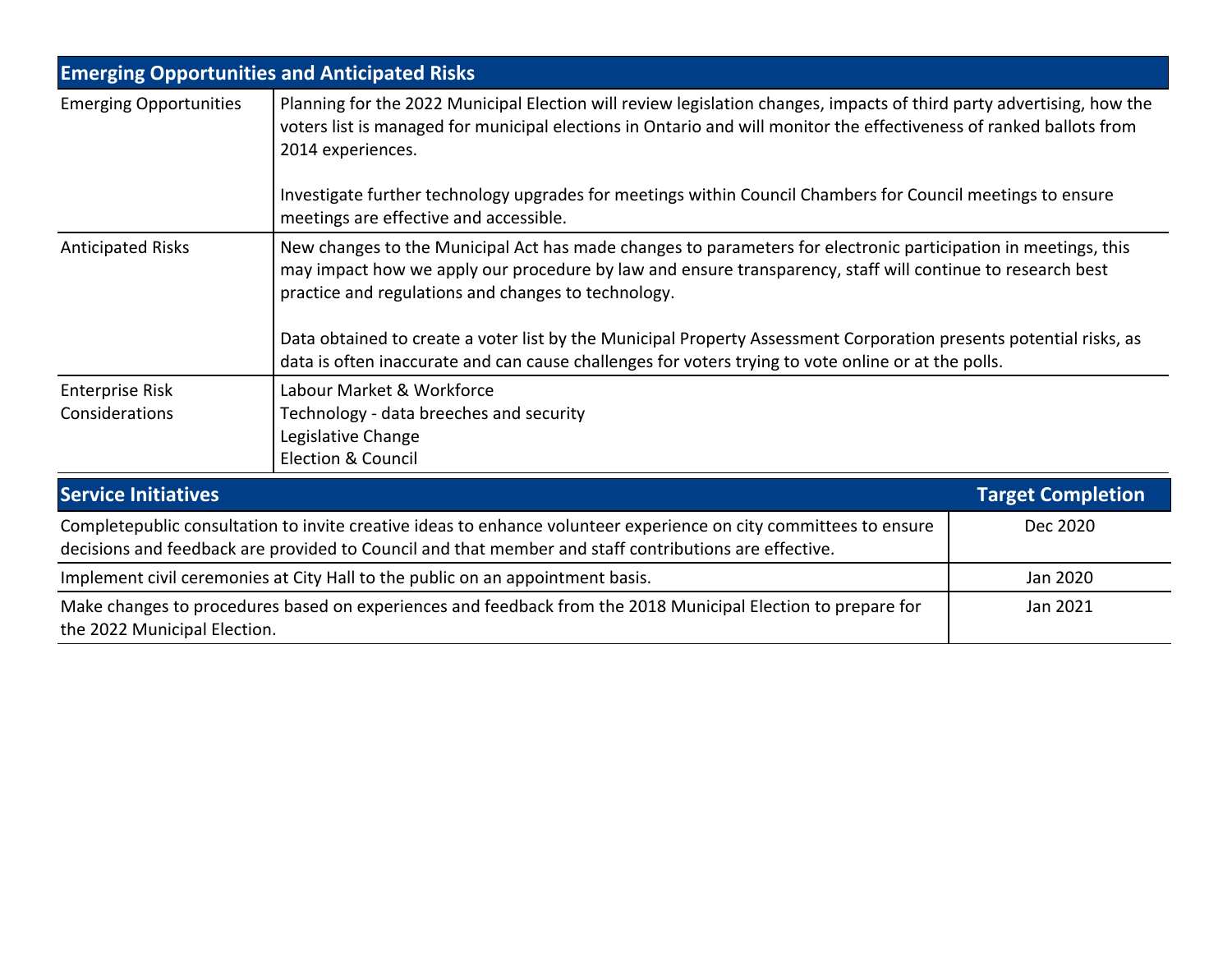# **MEASURING SUCCESS**

#### **How much did we do?**

| <b>Performance</b>                                           | 2015   | 2016   | 2017   | 2018   | 2019            | 2020            | 2021            | 2022            |
|--------------------------------------------------------------|--------|--------|--------|--------|-----------------|-----------------|-----------------|-----------------|
| <b>Measurement</b>                                           | Actual | Actual | Actual | Actual | <b>Forecast</b> | <b>Forecast</b> | <b>Forecast</b> | <b>Forecast</b> |
| Number of committee and                                      | 65     | 40     | 45     | 62     | 42              | 40              | 45              | 45              |
| Council agendas produced                                     |        |        |        |        |                 |                 |                 |                 |
| Number of delegations<br>appearing at standing<br>Icommittee | 80     | 179    | 95     | 290    | 240             | 200             | 220             | 220             |
| Number of delegations<br>appearing at Council                | 16     | 15     | 14     | 42     | 30              | 35              | 40              | 40              |

#### **How well did we do it?**

| Performance<br>Average # of apps received per citizen committee and board |      |      |                                                                                                                                                                                                                                                                                                                                                                                                                                                                                                                                                                                                                                                                                                                                                                                                                                                                                                                                                                                                                      |      |      |                                                                          |      |      |  |
|---------------------------------------------------------------------------|------|------|----------------------------------------------------------------------------------------------------------------------------------------------------------------------------------------------------------------------------------------------------------------------------------------------------------------------------------------------------------------------------------------------------------------------------------------------------------------------------------------------------------------------------------------------------------------------------------------------------------------------------------------------------------------------------------------------------------------------------------------------------------------------------------------------------------------------------------------------------------------------------------------------------------------------------------------------------------------------------------------------------------------------|------|------|--------------------------------------------------------------------------|------|------|--|
| <b>Measurement</b>                                                        |      |      |                                                                                                                                                                                                                                                                                                                                                                                                                                                                                                                                                                                                                                                                                                                                                                                                                                                                                                                                                                                                                      |      |      |                                                                          |      |      |  |
| Story behind the data                                                     |      |      | Following a Municipal Election citizen applications for committees and boards tend to be higher<br>than in non election years. Often candidates who ran in the election are interested in volunteering<br>and the community matters that candidates raised during the municipal election promote an<br>interest in citizens that results in a higher volume of volunteers. This heightened engagement in<br>the past does tend to decrease in years after the election year, however with a large change in<br>Council in 2018, it is likely we will continue to see increased citizen engagement on volunteer<br>committees and boards continue. This will lead us to explore new and unique ways to ensure<br>citizens are feeling valued and heard. Consultation with the community will be completed in Q1 of<br>2018 to ensure we can investigate the trends and the needs of the community to make<br>recommendations to Council to enhance our current citizen engagement model for committees<br>and boards. |      |      |                                                                          |      |      |  |
| 15<br>10                                                                  | 10   |      |                                                                                                                                                                                                                                                                                                                                                                                                                                                                                                                                                                                                                                                                                                                                                                                                                                                                                                                                                                                                                      | 10   | 10   | Average # of applications received per citizen committee and board<br>10 | 10   | 11   |  |
| 5                                                                         |      | 6    |                                                                                                                                                                                                                                                                                                                                                                                                                                                                                                                                                                                                                                                                                                                                                                                                                                                                                                                                                                                                                      |      |      |                                                                          |      |      |  |
| 0                                                                         | 2015 | 2016 | 2017                                                                                                                                                                                                                                                                                                                                                                                                                                                                                                                                                                                                                                                                                                                                                                                                                                                                                                                                                                                                                 | 2018 | 2019 | 2020                                                                     | 2021 | 2022 |  |